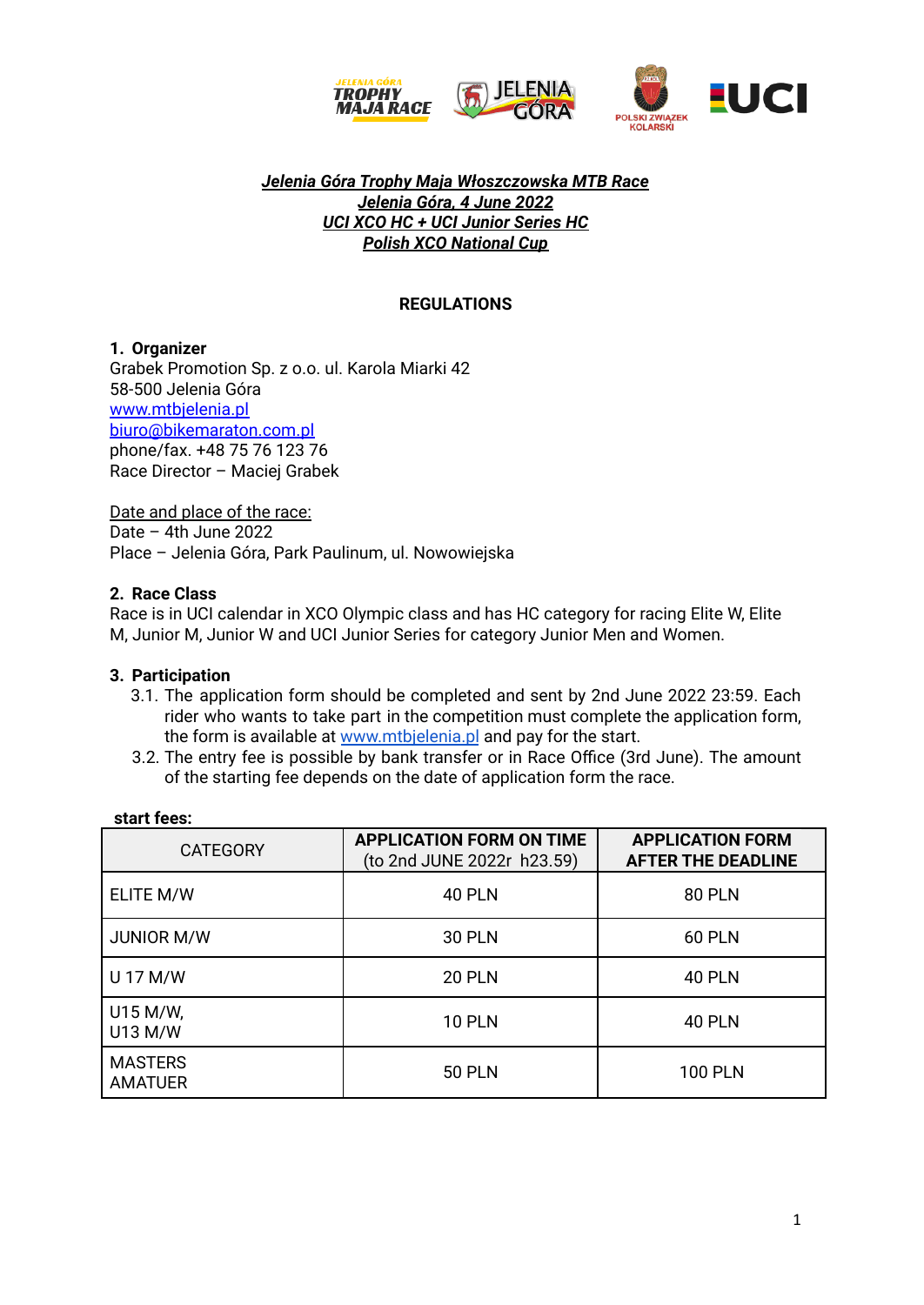

Transfer pattern::

| <b>Recipient</b> | Grabek Promotion sp. z o. o.<br>K.Miarki 42<br>58-500 Jelenia Góra |  |
|------------------|--------------------------------------------------------------------|--|
| account number   | PL62 1090 1708 0000 0001 0310 3940                                 |  |
|                  | <b>SWIFT Code: WBKPPLPP</b>                                        |  |
| payment title    | entry fee JG Trophy - Name of rider                                |  |

3.3. Competitors exempt from starting fees:

- riders belonging to a UCI ELITE MTB team; <http://www.uci.ch/mountain-bike/teams/>
- riders belonging to a UCI MTB team and ranked in the top 20 of the last world cup individual standings (not applicable for the first world cup round of the season).
- 3.4. Every competitor must have valid licence issued by National Cycling Federation (member of UCI) and show it in the race office before the race. Only the council of referees in the race office can confirm and accept all licences.
- 3.5. During Maja MTB Race these age groups and categories are mandatory

| <b>CATEGORY</b>         | <b>NAME</b> | <b>AGE</b>   | <b>BORN</b>       | <b>RACE LENGTH</b>       | <b>RACE CLASS</b>                                               |
|-------------------------|-------------|--------------|-------------------|--------------------------|-----------------------------------------------------------------|
| U13 MEN                 | U 13 M      | $11 - 12$    | 2010 - 2011       | $0h15min - 0h30min$      | <b>Polish Cup</b>                                               |
| U13<br><b>WOMEN</b>     | U 13 W      | $11 - 12$    | 2010 - 2011       | $0h15min - 0h30min$      | <b>Polish Cup</b>                                               |
| U15 MEN                 | U 15 M      | $13 - 14$    | $2008 - 2009$     | $0h30min - 0h45min$      | <b>Polish Cup</b>                                               |
| U15<br><b>WOMEN</b>     | U 15 W      | $13 - 14$    | $2008 - 2009$     | $0h30min - 0h45min$      | <b>Polish Cup</b>                                               |
| U17 MEN                 | U 17 M      | $15 - 16$    | $2006 - 2007$     | $0h45min - 1h00min$      | <b>Polish Cup</b>                                               |
| U17<br><b>WOMEN</b>     | U 17 W      | $15 - 16$    | $2006 - 2007$     | $0h45min - 1h00min$      | <b>Polish Cup</b>                                               |
| Junior<br>Women         | Junior M    | $17 - 18$    | $2004 - 2005$     | $1h00min - 1h15min$      | <b>UCI kat. HC</b><br><b>Junior Series</b><br><b>Polish Cup</b> |
| Junior<br>Women         | Junior W    | $17 - 18$    | $2004 - 2005$     | $1h00min - 1h15min$      | <b>UCI kat. HC</b><br><b>Junior Series</b><br><b>Polish Cup</b> |
| Elite<br>Women          | Elita W     | 19 and above | 2003 and<br>older | 1h20 $min - 1$ h40 $min$ | <b>UCI kat. HC</b><br><b>Polish Cup</b>                         |
| Elite Men               | Elita M     | 19 and above | 2003 and<br>older | 1h20 $min - 1$ h40 $min$ | <b>UCI kat. HC</b><br><b>Polish Cup</b>                         |
| <b>Masters</b><br>Women | Masters K   | 30 and above | 1992 and<br>older | $1h00min - 1h15min$      | <b>Polish Cup</b>                                               |
| Masters 1<br>Men        | Masters 1   | $30 - 39$    | $1983 - 1992$     | $1h00min - 1h15min$      | <b>Polish Cup</b>                                               |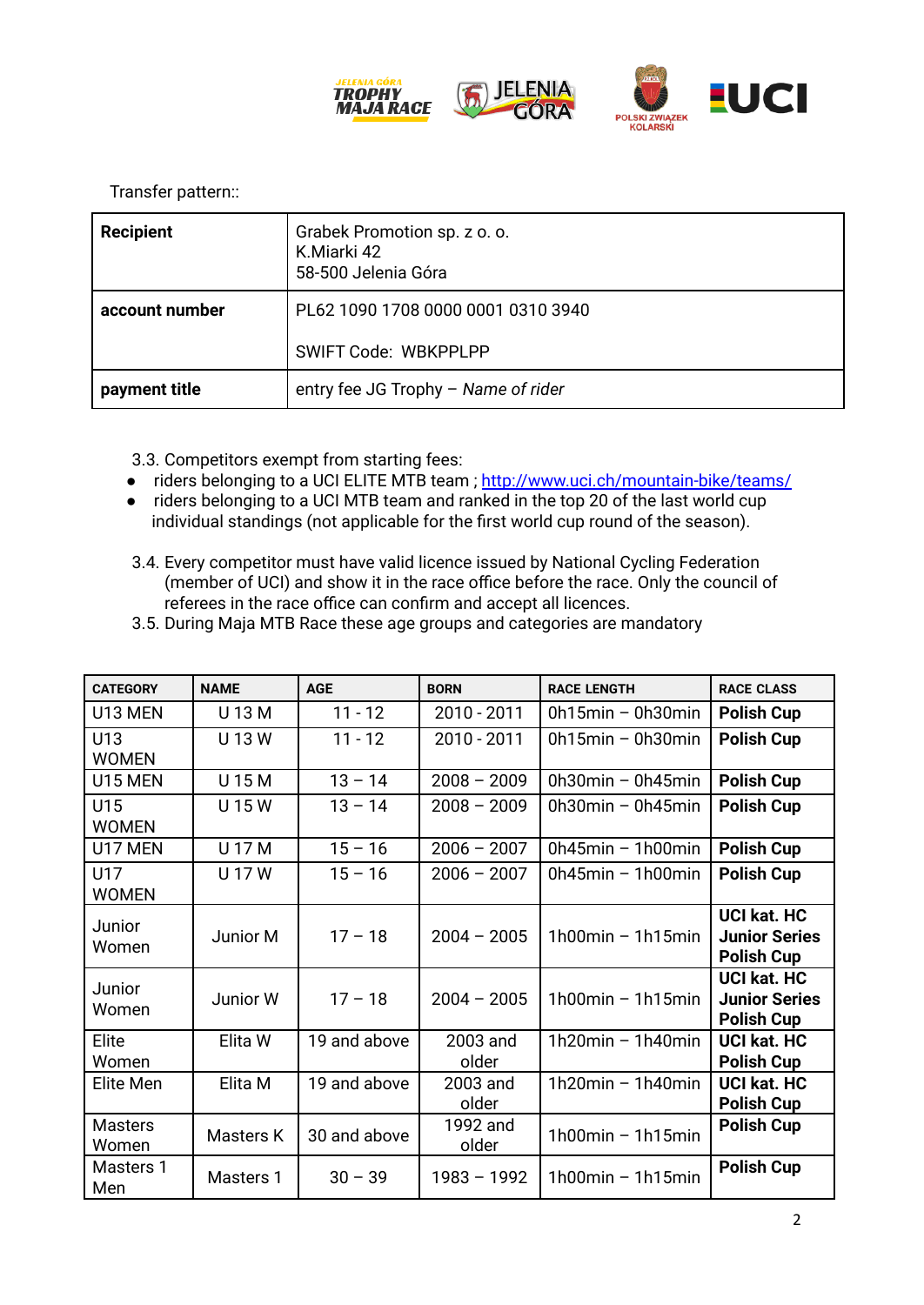

| Masters 2<br>Men | Masters 2 | 40 and above | 1982 and<br>older | $1h00min - 1h15min$       | <b>Polish Cup</b>         |
|------------------|-----------|--------------|-------------------|---------------------------|---------------------------|
| Amateur<br>Women | Amateur K | 19 and above | 2003 and<br>older | $1h00min - 1h15min$       | Without<br>license        |
| Amateur<br>Men   | Amateur M | 19 and above | 2003 and<br>older | 1 $h$ 00min -<br>1h165min | <b>Without</b><br>license |

- 3.6. All contestants shall obligatory start in hard helmets, according to safety rules.
- 3.7. Team Directors can participate in technical briefing and get acquainted with the programe and rules of race before each race.
- 3.8. Every competitor must observe the rules of the race and adhere to the UCI and PZKol regulations rules .

# **4. UCI Junior Series**

- 4.1. Entry is open to any UCI Junior license holder and:
- having on his account a minimum of 20 points in the current Junior UCI ranking ( 1 point for riders outside Europe)

- National Federation may enter max. 5 Riders per category, Riders from National Team participate in National outfit

- other holding Junior licenses Riders (only to Polish Riders) - Riders can take part in club outfits.

**4.2.** Riders will award UCI XCO ranking points to the UCI Junior Rankings for the first 24 finishers, as follow:

90-70-60-50-40-35-30-27-24-22-20-18-16-14-12-10-9-8-7-6-5-4-3-2-1

- **4.3.** Registration and entry fees in accordance with point 3 of the regulations.
- **4.4.** Start Order:
- 1. As per the most recently published UCI XCO Juniors individual ranking
- 2. Unclassified riders:
- National teams ordered by the most recent nation's classification.
- unclassified national teams
- UCI Elite MTB teams ordered by the most recent team ranking
- other Riders

## **5. Race Office**

Race Office: Paulinum Park in Jelenia Góra, ul. Nowowiejska. Office is open on Friday, 3rd June – 14.00 - 20.00

## **6. Trainings**

Official training will be possible after completion off all formalities in the race office. Marked and secured race track will be available for trainings:

- Friday, 3rd June – 15.00 - 20.00

Trainings are forbidden during the race.

## **7. Classification**

During the race we have the age categories (table 3.4.) according to the UCI regulations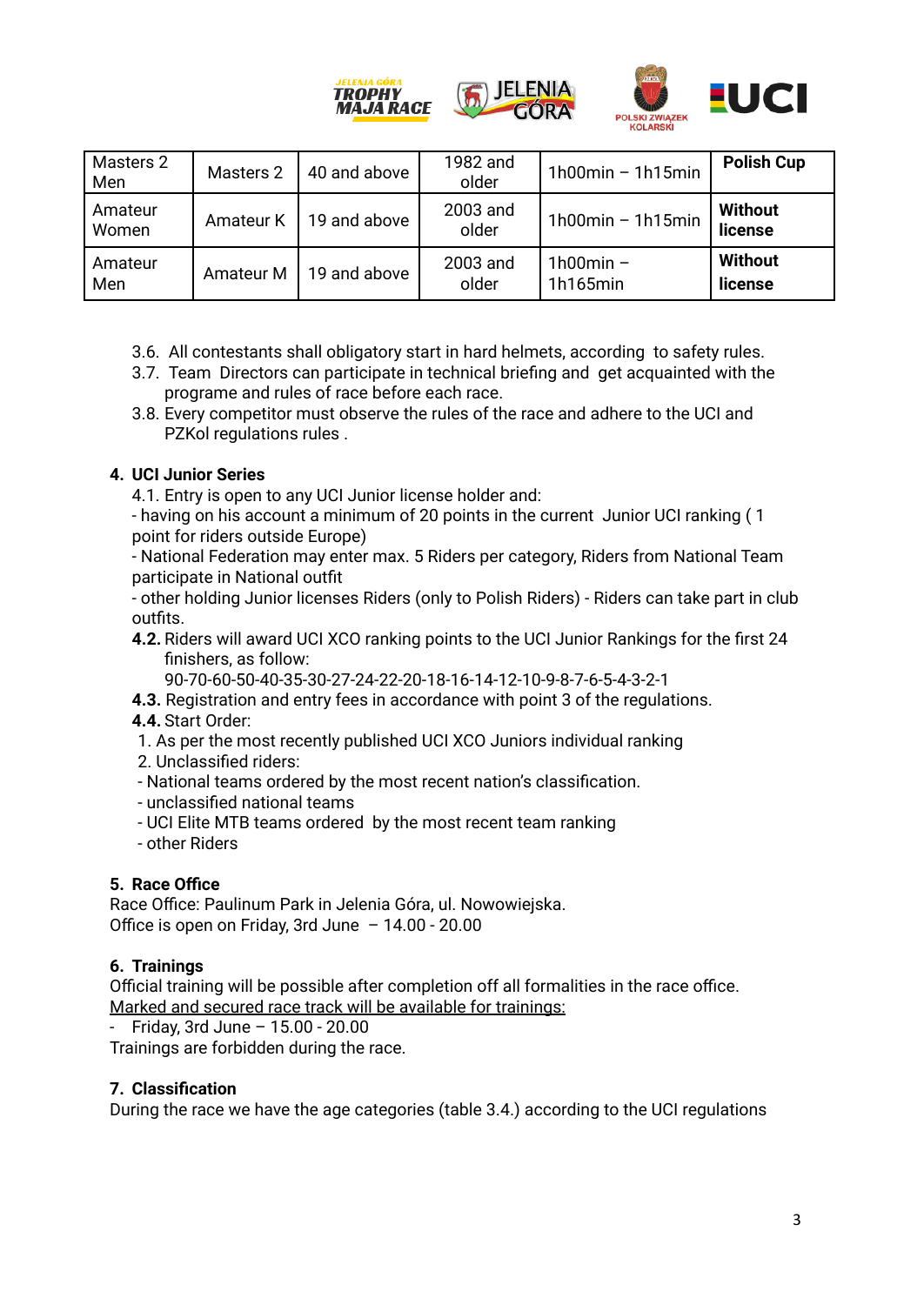

### **8. Awards**

8.1. The Value of the prize

| Prize Table Jelenia Góra Trophy Maja Włoszczowska MTB Race (in PLN) |                                      |                   |                                                    |                   |                                                                    |                                                                          |             |
|---------------------------------------------------------------------|--------------------------------------|-------------------|----------------------------------------------------|-------------------|--------------------------------------------------------------------|--------------------------------------------------------------------------|-------------|
| <b>Rank</b>                                                         | <b>ELITA</b><br>M/W<br><b>UCI HC</b> | <b>U23</b><br>M/W | Junior M / W<br><b>UCI JUNIOR</b><br><b>Series</b> | <b>U17</b><br>M/W | <b>U15M</b><br><b>U13M</b><br><b>Masters W</b><br><b>Amateur W</b> | <b>U15W</b><br><b>U13W</b><br><b>Masters</b><br>W<br><b>Amateur</b><br>W | <b>TEAM</b> |
| 1                                                                   | 4650                                 | 300               | 1 0 0 0                                            | 250               | nagrody rzeczowe                                                   |                                                                          | 500         |
| $\mathbf{2}$                                                        | 3700                                 | 200               | 650                                                | 150               | nagrody rzeczowe                                                   |                                                                          | 300         |
| $\mathbf{3}$                                                        | 2750                                 | 150               | 500                                                | 100               | nagrody rzeczowe                                                   |                                                                          | 200         |
| 4                                                                   | 2 3 5 0                              |                   | 400                                                |                   |                                                                    |                                                                          |             |
| $5\phantom{1}$                                                      | 1850                                 |                   | 350                                                |                   |                                                                    |                                                                          |             |
| 6                                                                   | 1 4 0 0                              |                   | 250                                                |                   |                                                                    |                                                                          |             |
| $\overline{7}$                                                      | 1 200                                |                   | 250                                                |                   |                                                                    |                                                                          |             |
| 8                                                                   | 950                                  |                   | 150                                                |                   |                                                                    |                                                                          |             |
| 9                                                                   | 700                                  |                   | 125                                                |                   |                                                                    |                                                                          |             |
| 10                                                                  | 450                                  |                   | 100                                                |                   |                                                                    |                                                                          |             |
| <b>Suma</b>                                                         | 2*20 000                             | $2*650$           | $2*3775$                                           | $2*500$           |                                                                    |                                                                          | 1000        |
| <b>Total Prize (PLN) -</b><br>50850                                 |                                      |                   |                                                    |                   |                                                                    |                                                                          |             |

- 8.2. The amount of the prizes in the table is given in PLN, converted into amounts according to the average Euro exchange (1 Euro = 4,620 PL) rate at the National Bank of Poland as at the date 18.04.2022.
- 8.3. **The prize will be paid if the competitor correctly completes the personal details form (identification data, Taxpayer identification number** !**, Type of the identification number (identity document, full address)** Tax identification number or social security number obtained in country of taxpayer's residence shall be written down. In case of lack of such a number, form should contain number of identity document issued in that country.

**The form is provided by the Organizer.**

8.4. Following the Polish financial law concerning money awards with a value over 2000,00 PLN, 10% of tax will be deducted, according to art. 30.1 point 2, 20% from foreign, art. 3 paragraph 2a, art. 29 paragraph 1 point 1, art. 13 point 2 of Income Tax on Individuals Act on July 26, 1991 (consolidated text Dz.U. 2016 poz. 2032 z p.zm. ). The tax will be paid by the Organiser of the race to the right office.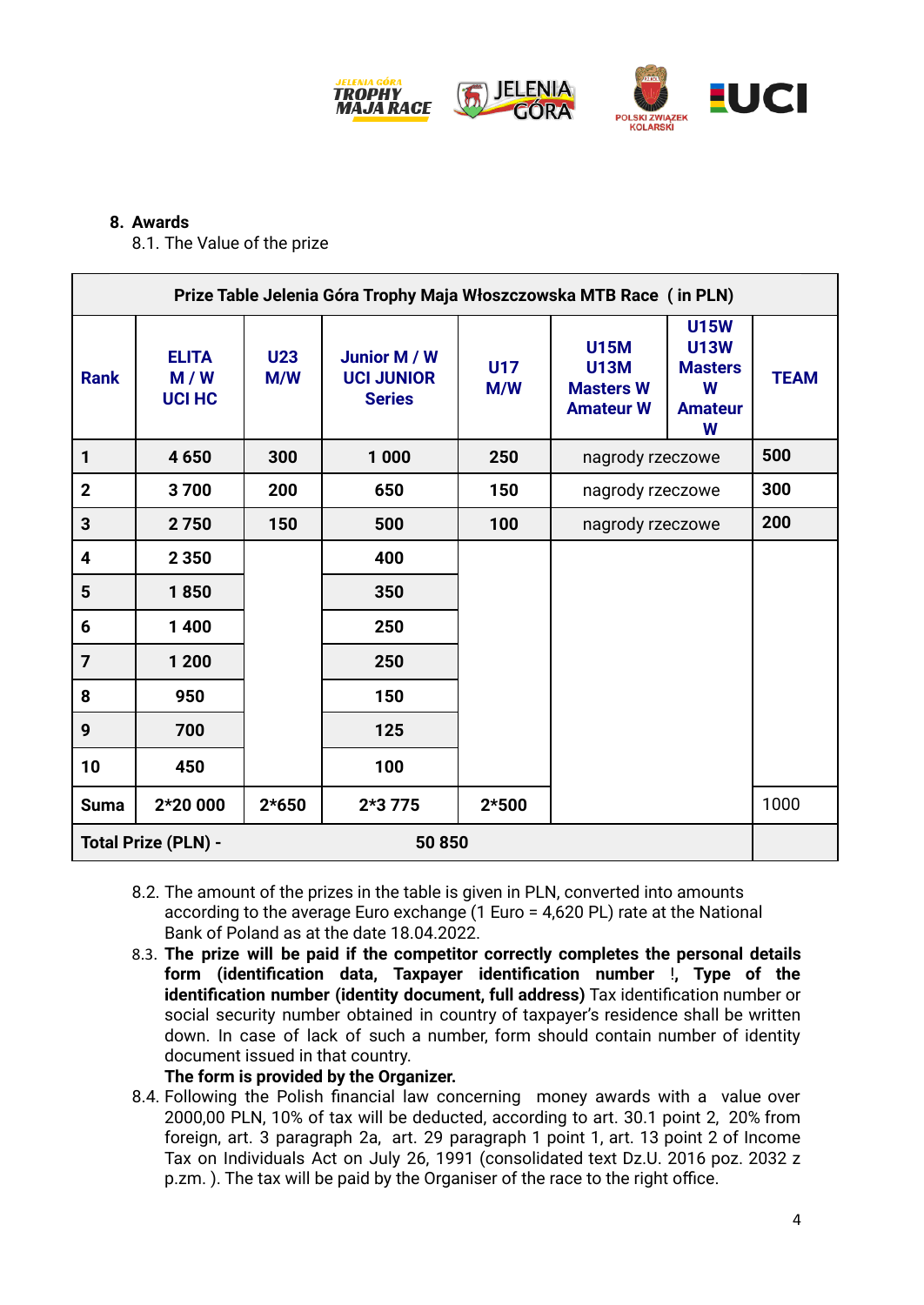

# **9. Technical support**

Technical support is allowed according to UCI and PZKol regulations.

### **10. Awards Ceremony**

Awards ceremonies will take place directly after the races and according to minute program of the race. Three best M and W contestants in each race shall participate in awards ceremony. Contestants must have race uniforms on the podium.

## **11. Penalties**

UCI and PZKol. regulations are binding on penalties.

## **12. Schedule**

- FRIDAY – 3rd June – Park Paulinum

- **●** 14.00 20.00 Verification of applications– Race Office
- **●** 15.00 20.00 Official training at track (medical services provided)
- **●** 20.30 Technical Briefing Race Office

### - SATURDAY – 4th June – Park Paulinum

- 8.30 Start **Masters IM, Masters IIM, Amator M,**
- 8.31 Start **Masters K, Amator K**
- 10.00 Start **JUNIOR M** (UCI HC + Junior Series)
- 12.00 Start **ELITE MEN** (UCI HC)
- 14.00 Start **ELITE WOMEN** (UCI HC)
- 14.02 Start **JUNIOR W** (UCI HC + Junior Series)
- 15.45 Awards Ceremony cat. Masters, Masters II, Amateur, Junior W/M, Elite W/M
- 16.15 Start **U17M**
- 16.17 Start **U17W**
- 17.15 Start **U15M**
- 17.16 Start **U15W**
- 18.15 Start **U13M**
- 18.16 Start **U13W**
- 19.00 Awards Ceremony U17M/W, U15M/W, U13M/W

### **13. Track**

Race will take place on round track 4.1 km long (for categories U13 Women, U13 Men, U15 Women, U15 Men – track will be 2.5 km long). Number of rounds in particular age categories will be given during technical briefing Map and track profile - attachment no 1

## **14. Payments**

The start fees are in accordance with the applicable PZKol regulations (table 3.2). Other costs: travel costs, accommodation etc. must be paid by competitors.

## **15. Jury**

### UCI Commissaire – **Ulf Luik (GER)**

Other commissars will be appointed by PZKOL Referee Committee in agreement with organizer.

### **16. Anti - Doping Tests**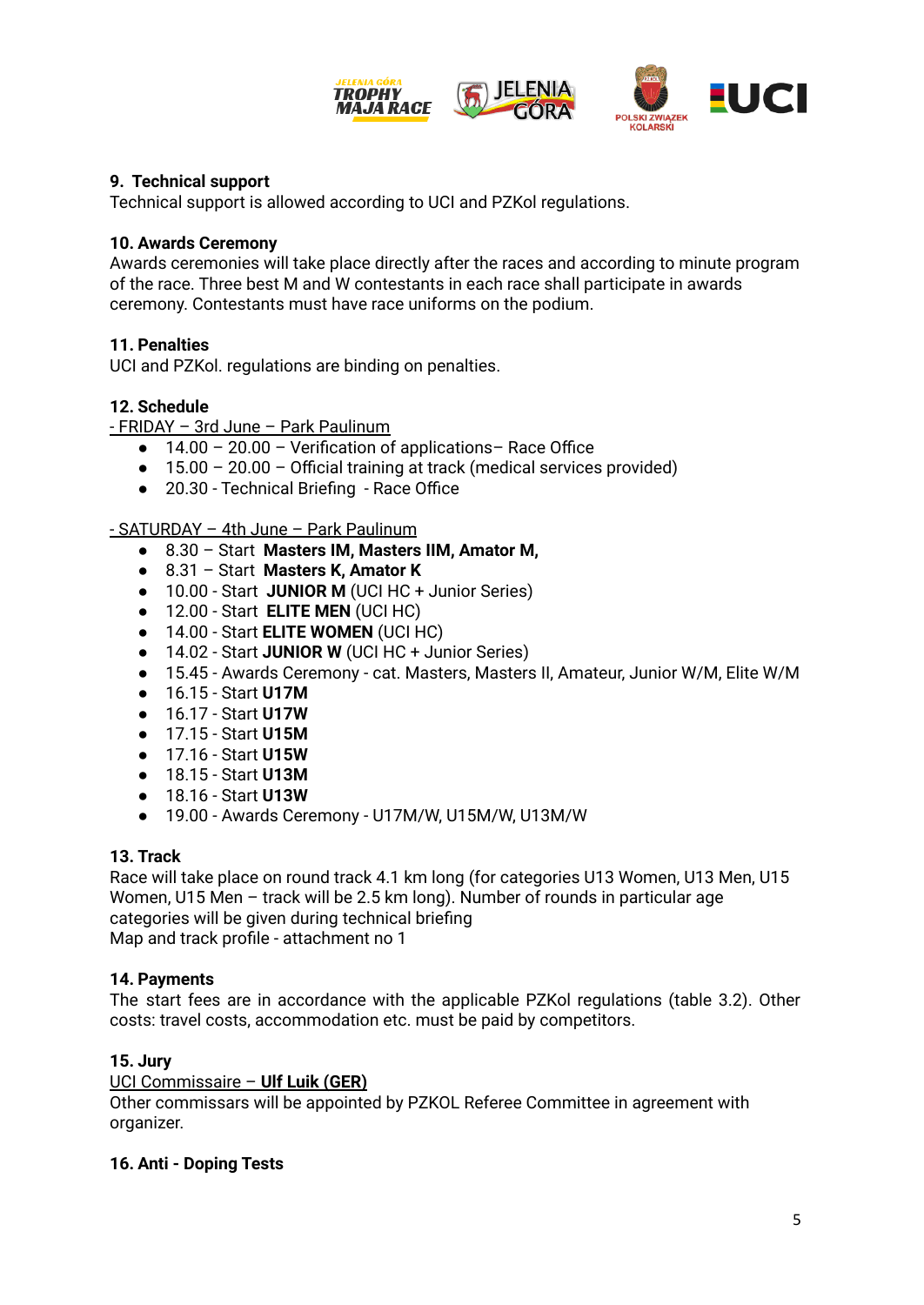

UCI and PZKol. Anti - doping regulations are binding during the race. Tests will take place in Paulinum Palace (about 200 m from race office). The pasaage from the race office to Paulinum Palace will be marked.

### **17. Hospital**

Wojewódzkie Centrum Szpitalne Kotliny Jeleniogórskiej ul. Ogińskiego 6 58-500 Jelenia Góra tel. +48 75 75 37 100

### **18. Results**

Results will be published on results board nearby Race Office and on website www.mtbjelenia.pl. Official results will be also published on www.pzkol.pl

### **19. Airports**

- Wroclaw 100 km
- Prague ( Czech Republic ) 180 km
- Dresden ( Germany) 180 km

#### **20. Final information**

- Final decisions re ed to the race are taken only by the main commissar and the organizer – Any decision about " 80% principle" will be taken by UCI Commissar in agreement with race Organizer. Participants and Sports Directors will be notified of the decision during technical briefing before each race.

- Any additional information/communicates will be published on board nearby Race Office
- participants must get acquainted with information.
- Participants take part in the race at their own risk.

Jelenia Góra, 18.04.2022